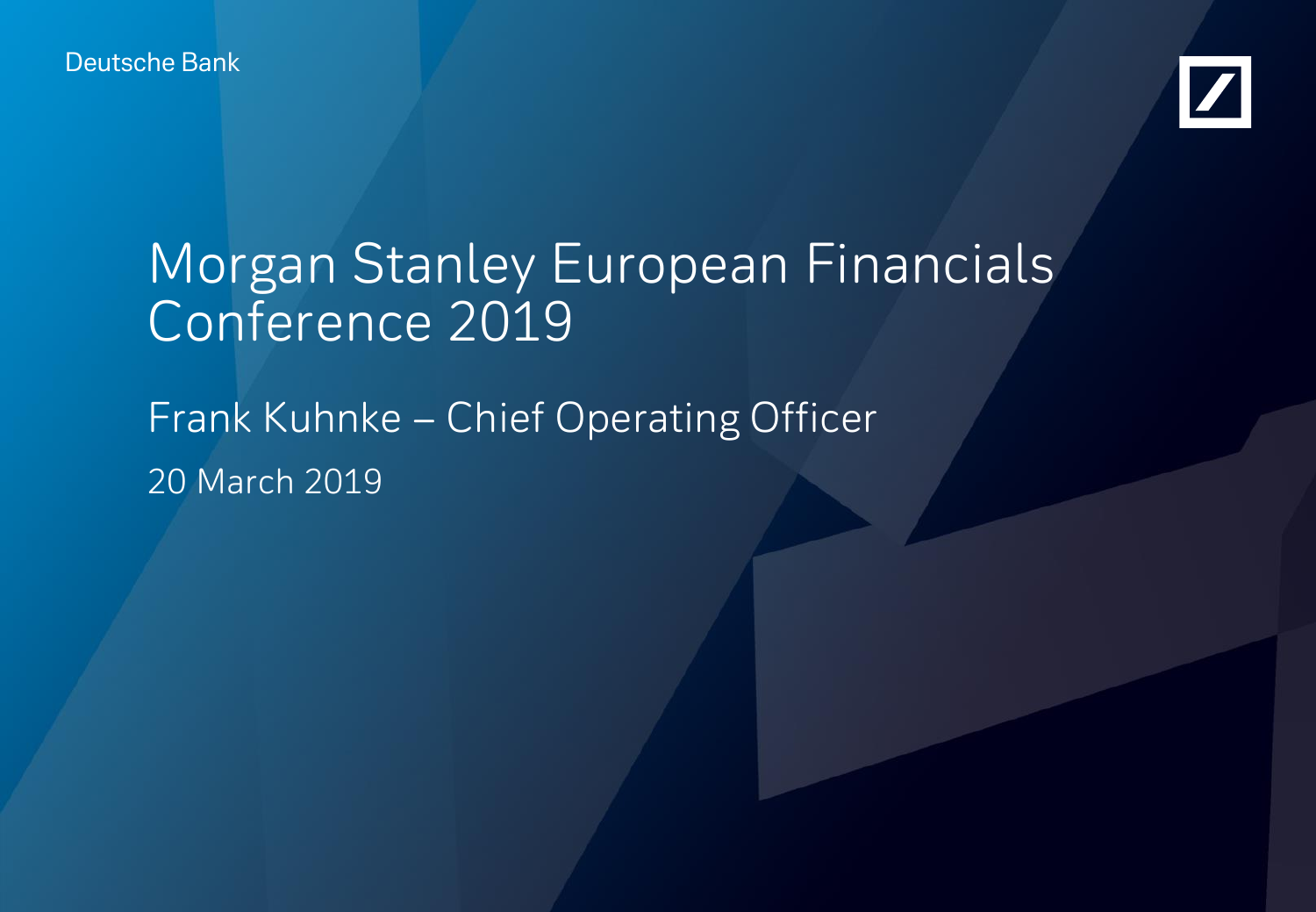# Introduction Chief Operating Office (COO) responsibilities



| <b>Chief Operating Office</b>                     |                                       |                                                                                                                                                |                                                |                         |  |  |
|---------------------------------------------------|---------------------------------------|------------------------------------------------------------------------------------------------------------------------------------------------|------------------------------------------------|-------------------------|--|--|
| <b>Chief Information Office</b>                   |                                       | Sets Deutsche Bank IT standards; modernizes the bank's IT platform and<br>services to reduce complexity and risk and enables business growth   |                                                |                         |  |  |
| <b>Chief Security Office</b>                      |                                       | Protects information and manages security operations                                                                                           |                                                |                         |  |  |
| <b>Chief Data and Innovation</b><br><b>Office</b> |                                       | Manages data processes, provides tools to control and simplify data flows;<br>creates innovation through internal development and partnerships |                                                |                         |  |  |
| <b>Corporate Services</b>                         |                                       | Ensures efficient use of real estate, facilities management, procurement and<br>logistics services                                             |                                                |                         |  |  |
| <b>CIB Operations</b>                             |                                       | Manages and runs operational services for CIB globally                                                                                         |                                                |                         |  |  |
| <b>Client LifeCycle</b><br>Management             |                                       | Ensures that Anti-Money Laundering risks are appropriately captured,<br>measured and managed                                                   |                                                |                         |  |  |
|                                                   |                                       |                                                                                                                                                |                                                |                         |  |  |
|                                                   | Corporate & Investment<br><b>Bank</b> |                                                                                                                                                | <b>Private &amp; Commercial</b><br><b>Bank</b> | <b>Asset Management</b> |  |  |
|                                                   |                                       |                                                                                                                                                |                                                |                         |  |  |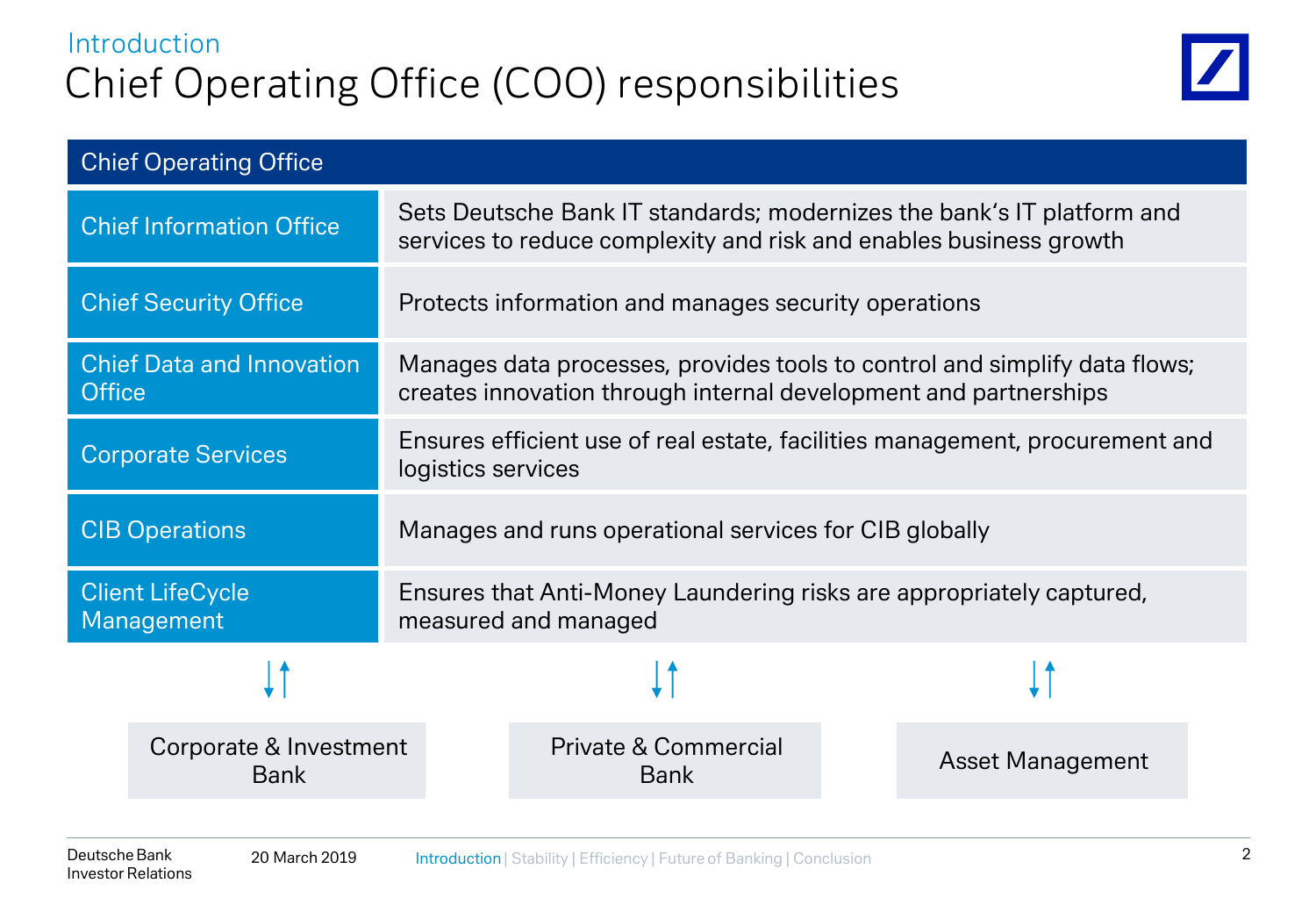# Three focus areas Introduction

| <b>Pillars</b>                             | Description                                                                                                                                                                                                                                                                                                               | Primary benefits             |
|--------------------------------------------|---------------------------------------------------------------------------------------------------------------------------------------------------------------------------------------------------------------------------------------------------------------------------------------------------------------------------|------------------------------|
| <b>Stability</b>                           | Fulfill current regulatory requirements and be prepared for new<br>regulation<br>Ensure robust performance of our systems<br>Provide accurate, timely and complete data to support businesses<br>and processes                                                                                                            | Revenues<br>Costs<br>Control |
| <b>Efficiency</b>                          | Reduce bureaucracy and speed up decision making<br>Lower costs by optimizing demand and eliminate inefficiencies,<br>overlap and complexity<br>Automate and leverage technology where possible                                                                                                                            | Costs                        |
| <b>Future of</b><br><b>Banking</b>         | Drive innovation across the organization and adopt new<br>technologies to continuously enhance products and client services<br>Leverage internal and external innovations to drive revenues,<br>efficiency and improve controls<br>Empower and enable teams across Deutsche Bank to work in an<br>agile and efficient way | Revenues<br>Costs            |
| Deutsche Bank<br><b>Investor Relations</b> | 20 March 2019<br><b>Introduction   Stability   Efficiency   Future of Banking   Conclusion</b>                                                                                                                                                                                                                            |                              |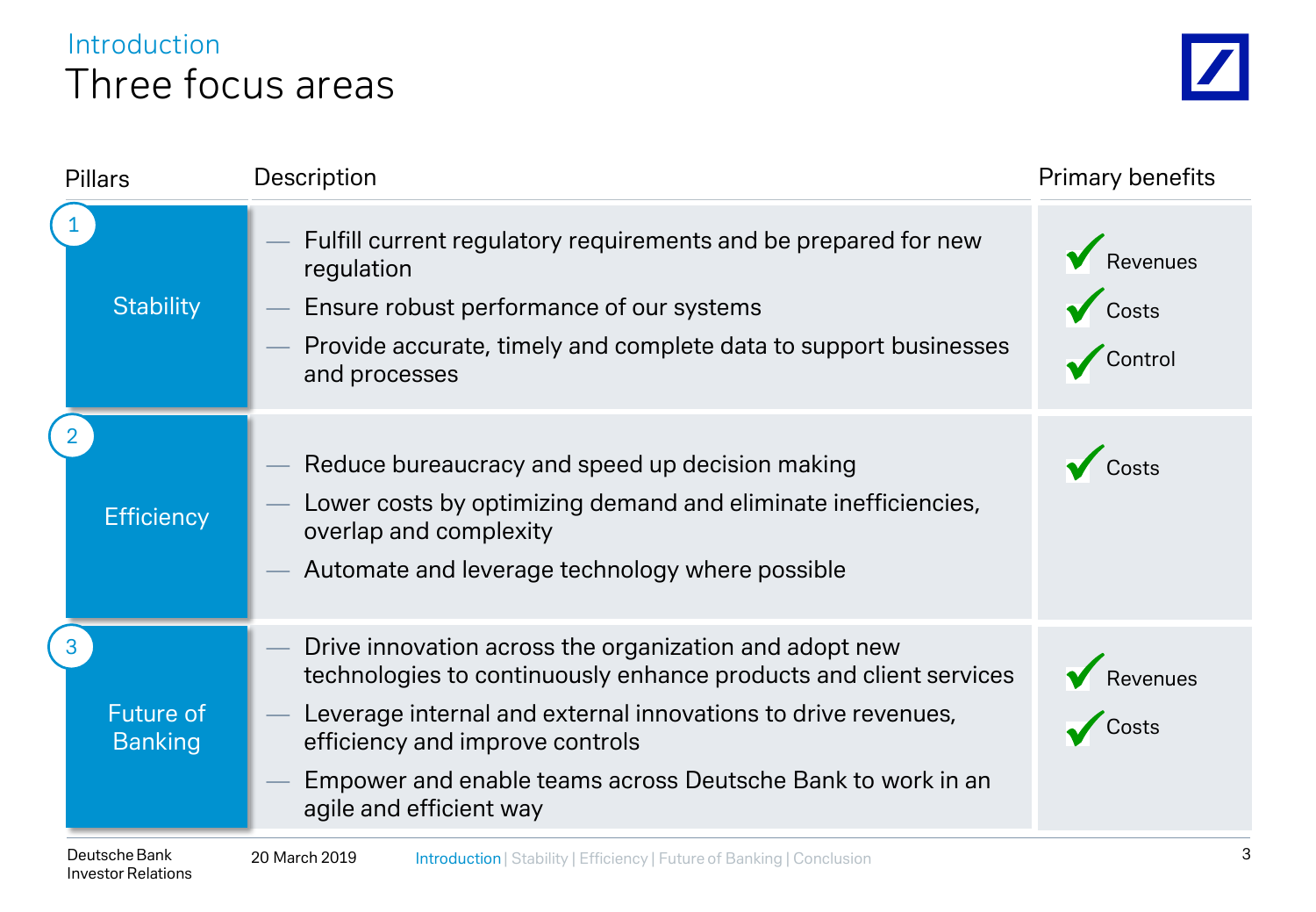# Regulatory preparedness 1) Stability



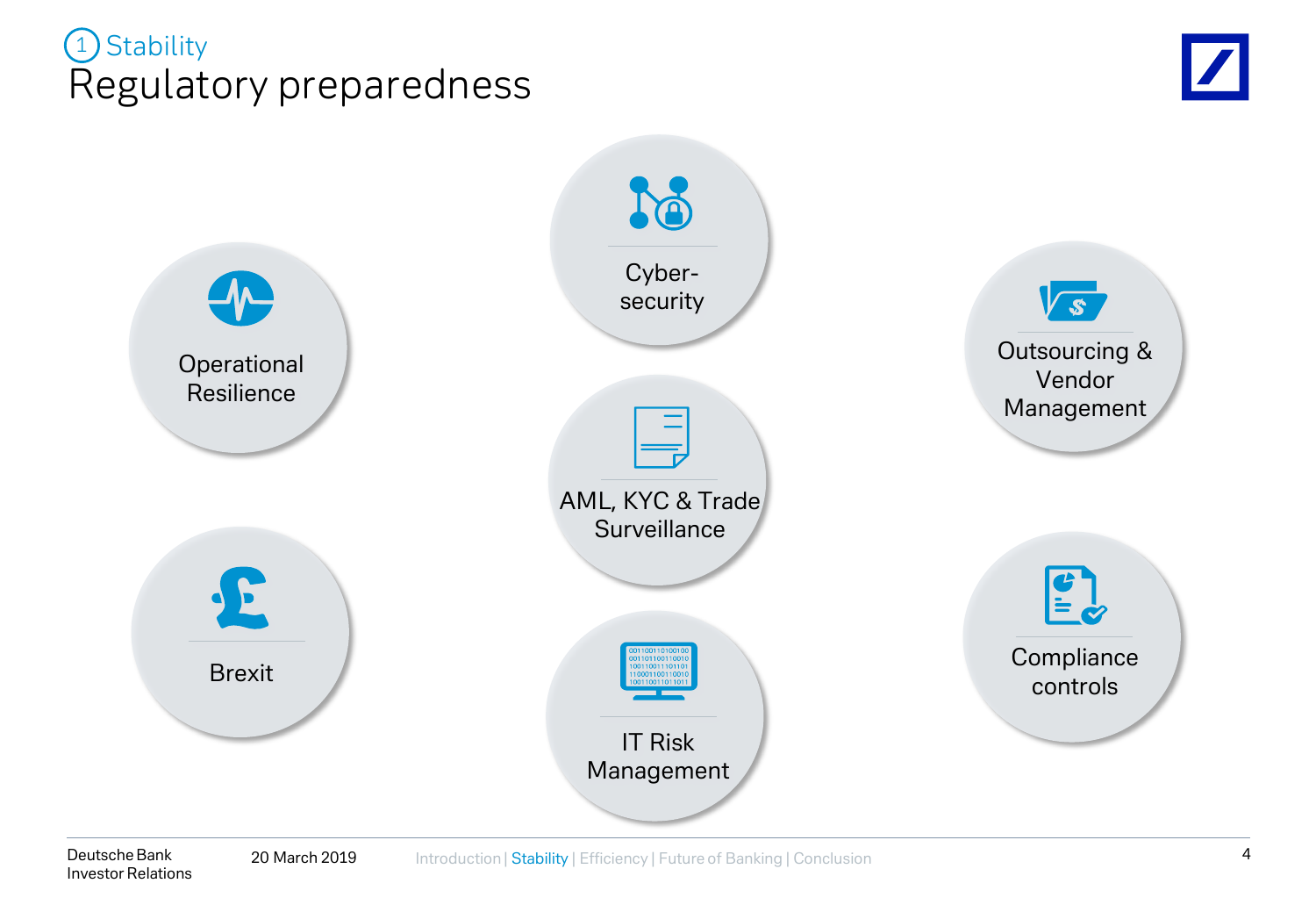# IT stability is essential **Stability**





Achieved 2018 critical application stability target with IT uptime of 99.97%

Very few critical IT incidents

Reduced operational losses by 83% in 2018

Roadmap compliance $(1)$  at 91% in 2018 (<80%) in 2015). On track for 95% target in 2020

 $(1)$ % of components running on supported products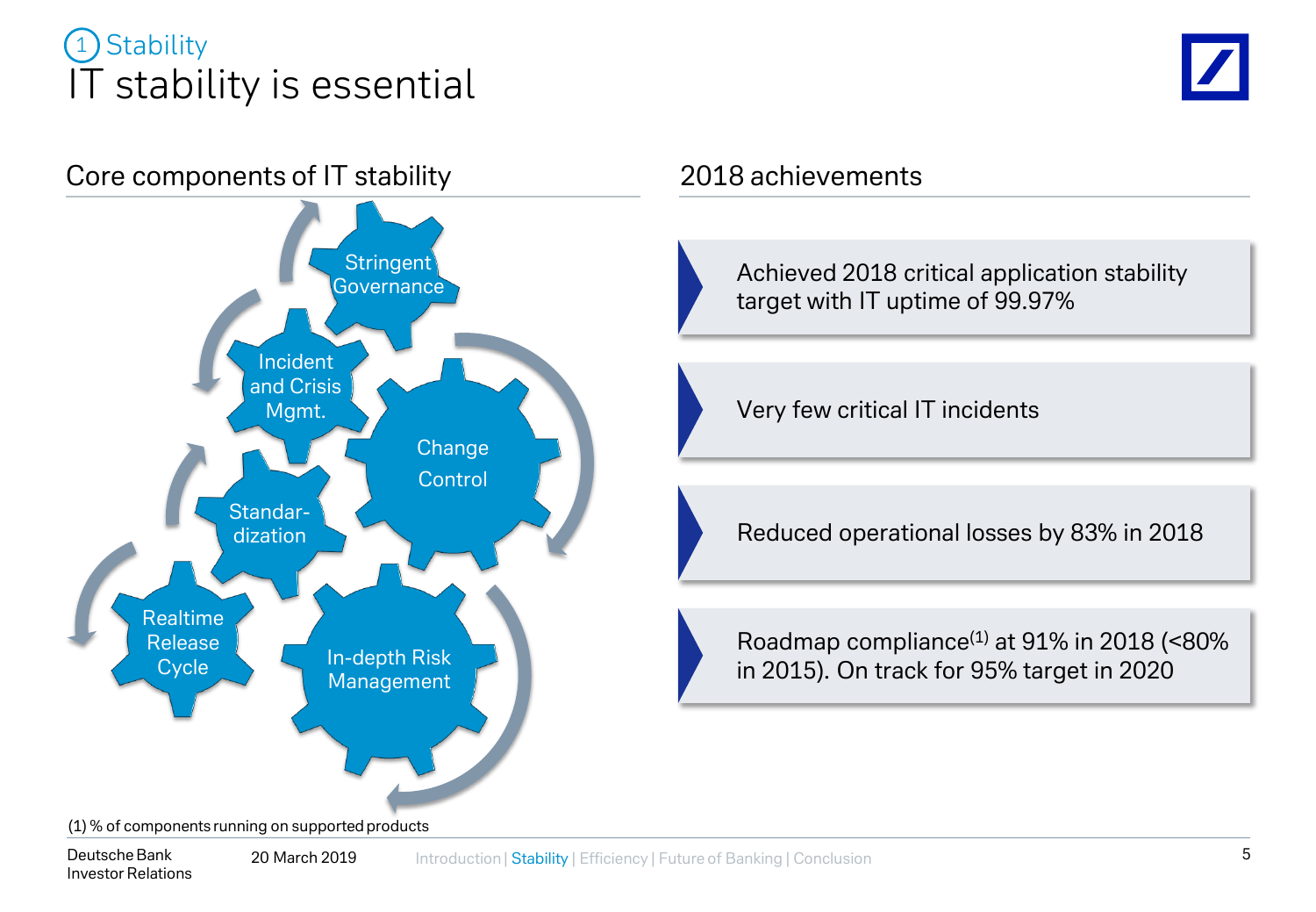## Accelerated cost reductions  $\in$  bn, adjusted costs<sup>(1)</sup> 2 Efficiency





(1) Total noninterest expenses excluding impairment of goodwill and other intangible assets, litigation, and restructuring and severance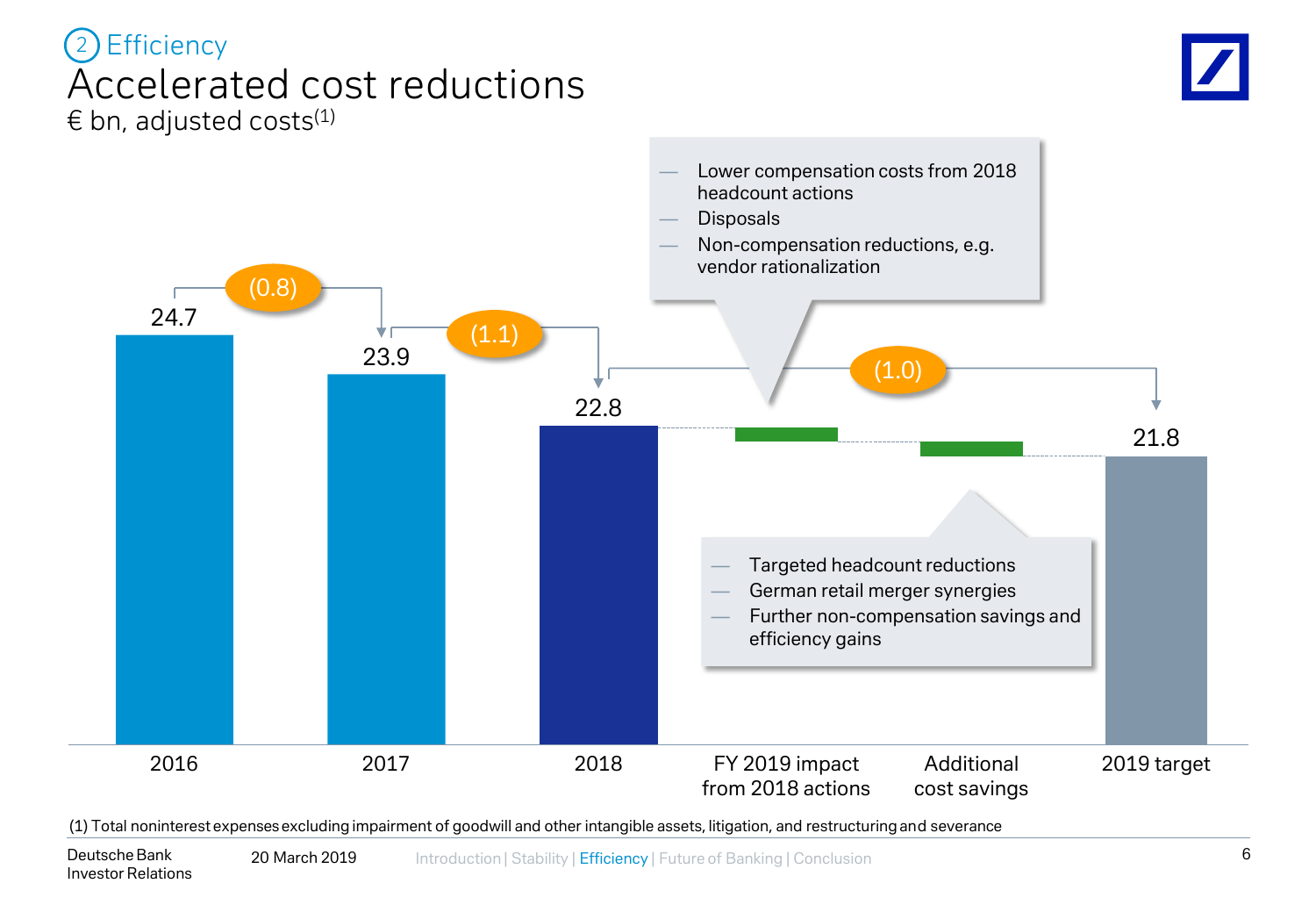# Cost Catalyst program **Efficiency**



## What is Cost Catalyst?



- Simplify the organization
- Enhance transparency and ownership of costs
- Drive cost consciousness and awareness for demand management
- Improve collaboration and share best practices

## Cost Catalyst program



Examples of achievements in Cost Catalyst program in 2018:

- Introduced internal billing models for better cost transparency
- Optimized infrastructure in non-hub locations
- Rationalized vendors and price renegotiations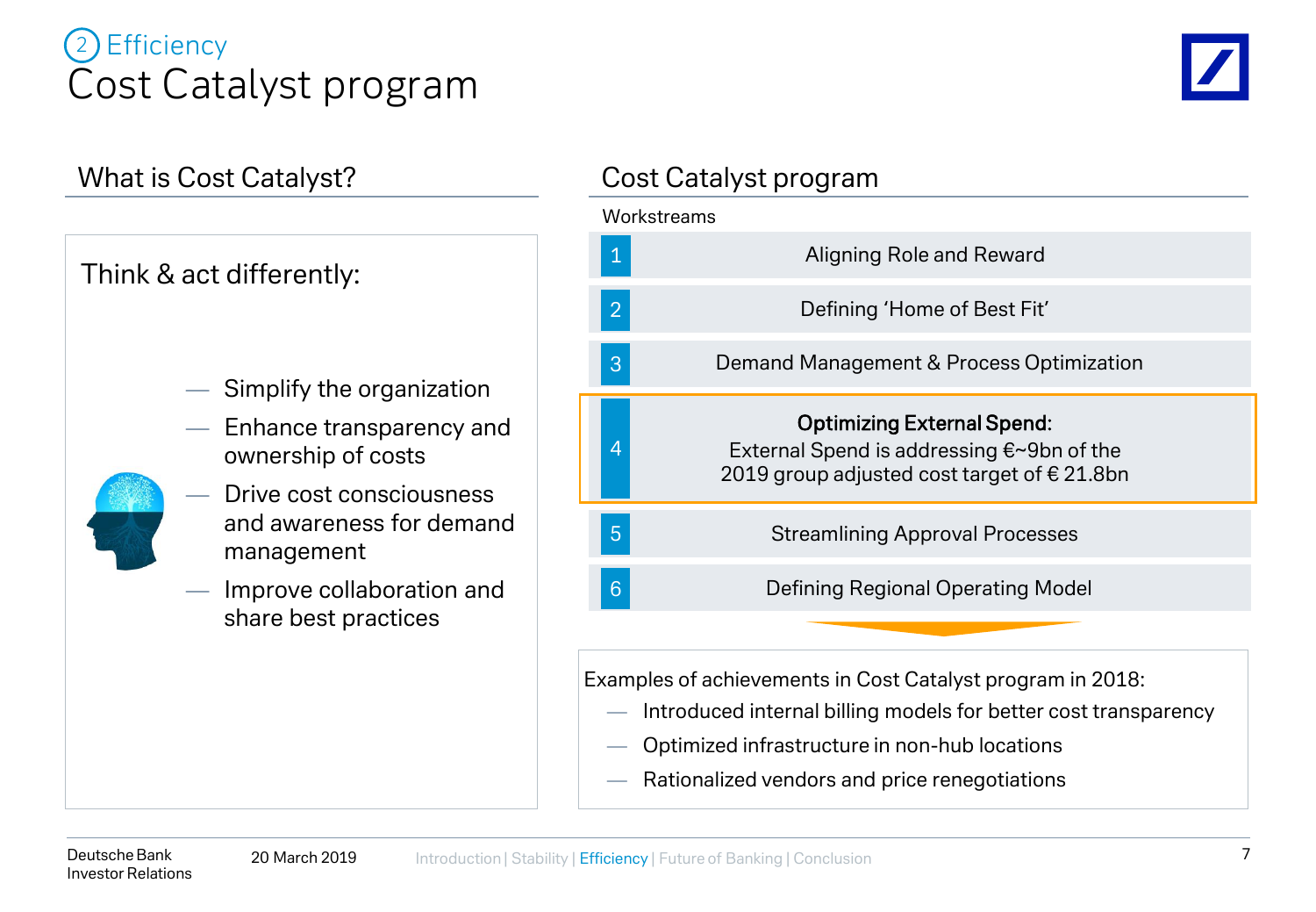## IT costs – focused on increasing efficiency  $\epsilon$  bn, adjusted costs **Efficiency**





## **Highlights**

- Continuing IT investment despite group cost reduction targets
- Generating efficiency savings in IT spend through
	- Reducing complexity (e.g. 26 operating systems in 2018 from 45 in 2015)
	- Move to low cost hubs; reduction of staffpresence in high-cost locations
	- Streamlining IT organization
- Continue to reinvest savings into modernization of our platform:
	- Prepare infrastructure for cloud
	- Launch of state-of the-art tools for customers
	- Invest in research and development capabilities (e.g. Innovation labs, Digital Factory, Datalab)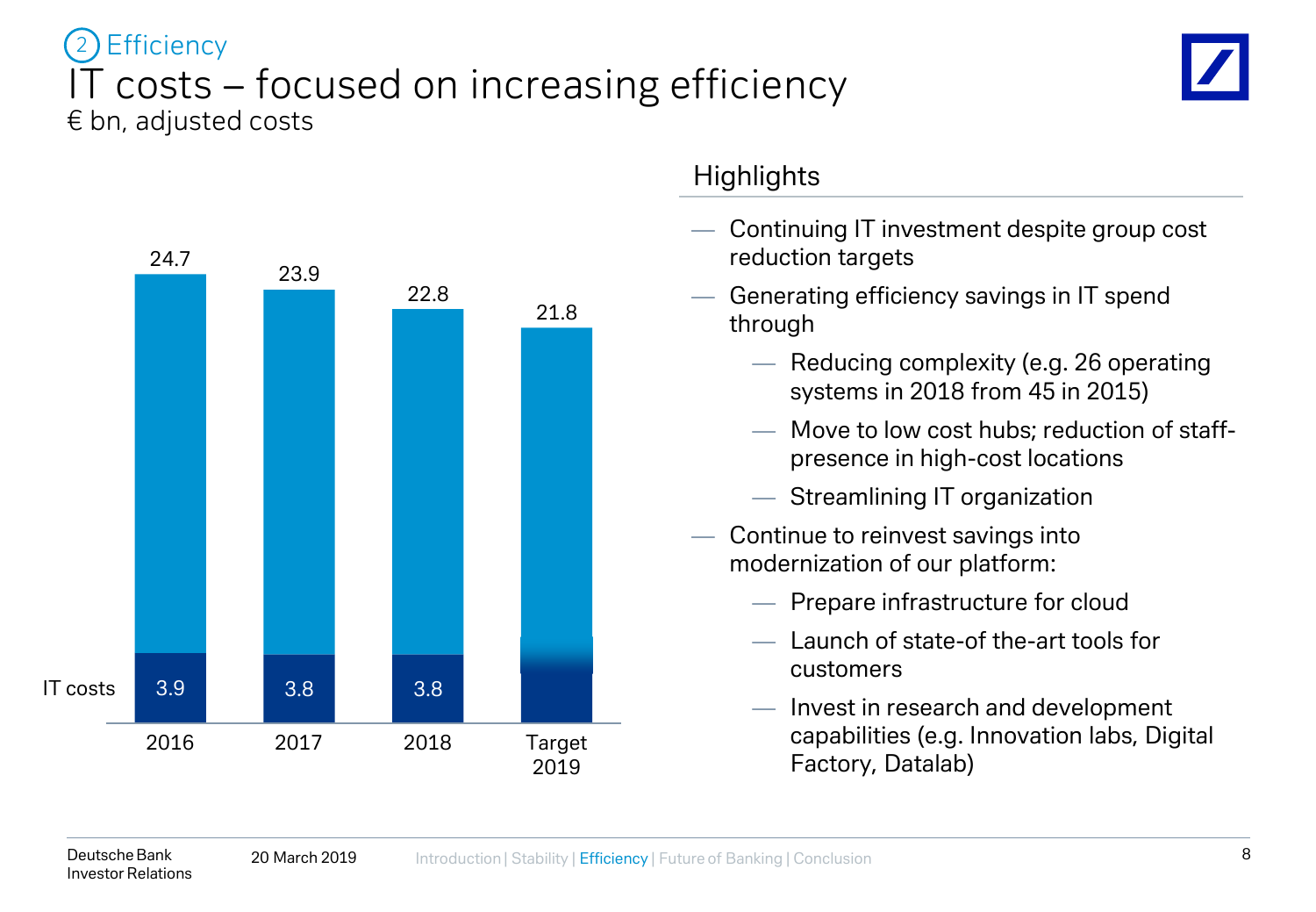# Ecosystem established to foster sustainable innovation 3 Future of Banking





(1) Located in Berlin, Frankfurt, London, Palo Alto, New York & Singapore (2) Application programming interface (3) Located in Bucharest, Cary (US), Moscow, St. Petersburg and Pune (India)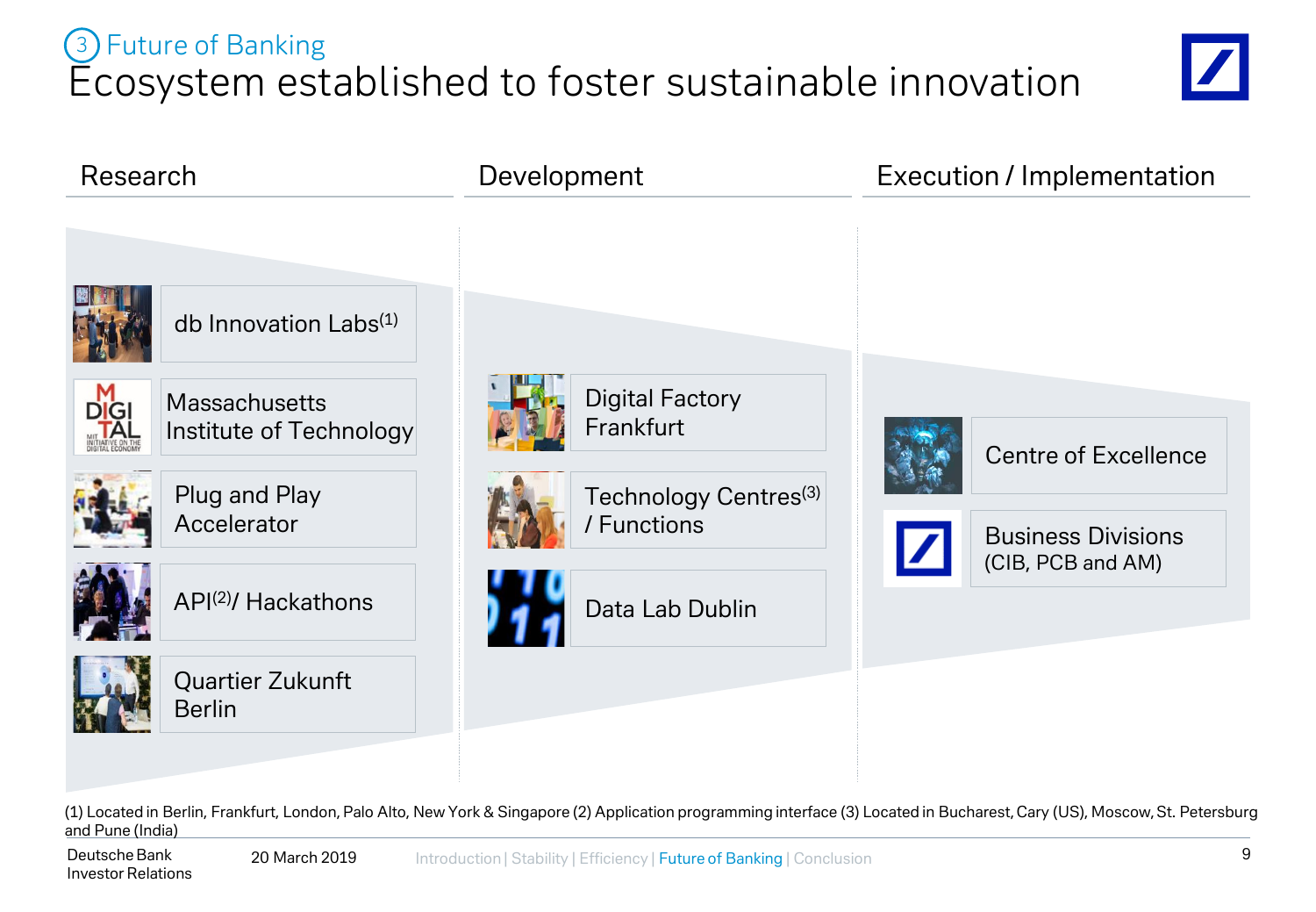# Cloud strategy creating a more agile work environment 3 Future of Banking



Deutsche Bank today A Large application network Largely outsourced infrastructure

— Cloud initiative started in 2016

- What we see the cloud offering
- Stability, security and resilience
- Developer agility
- High cost flexibility
- Adaptable ecosystem

## Deutsche Bank Cloud Strategy

- Cloud first Build all new apps to work in the Cloud:
	- Balance public and private cloud depending on economic terms
	- Strong control framework
	- Use scalable capacity of Cloud
- Gradual shift of infrastructure where applicable and where makes economic sense
- Central Centre of Excellence Deutsche Bank's centre of accountability for Cloud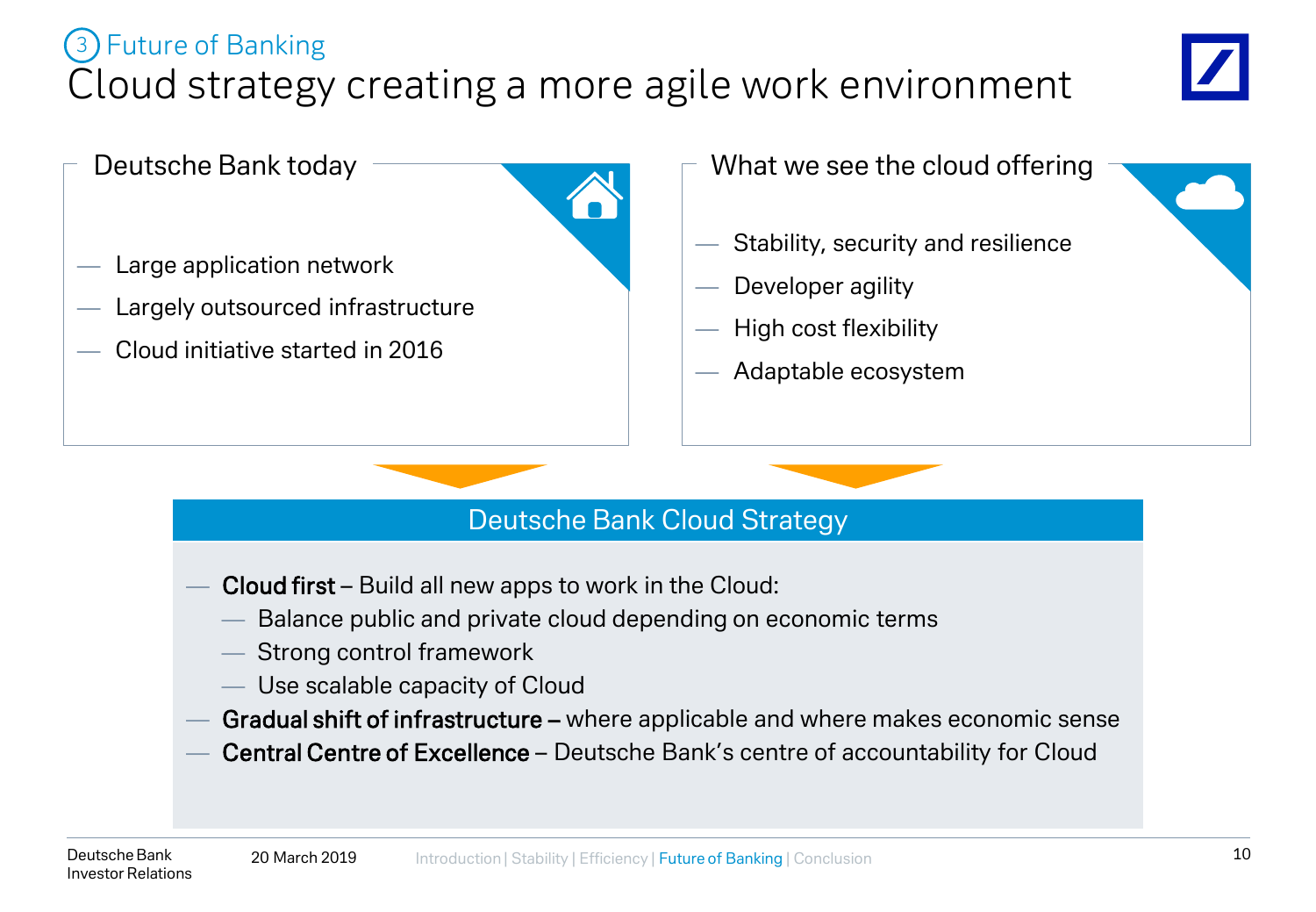# Select innovation highlights 3 Future of Banking





Deutsche Bank 20 March 2019 Investor Relations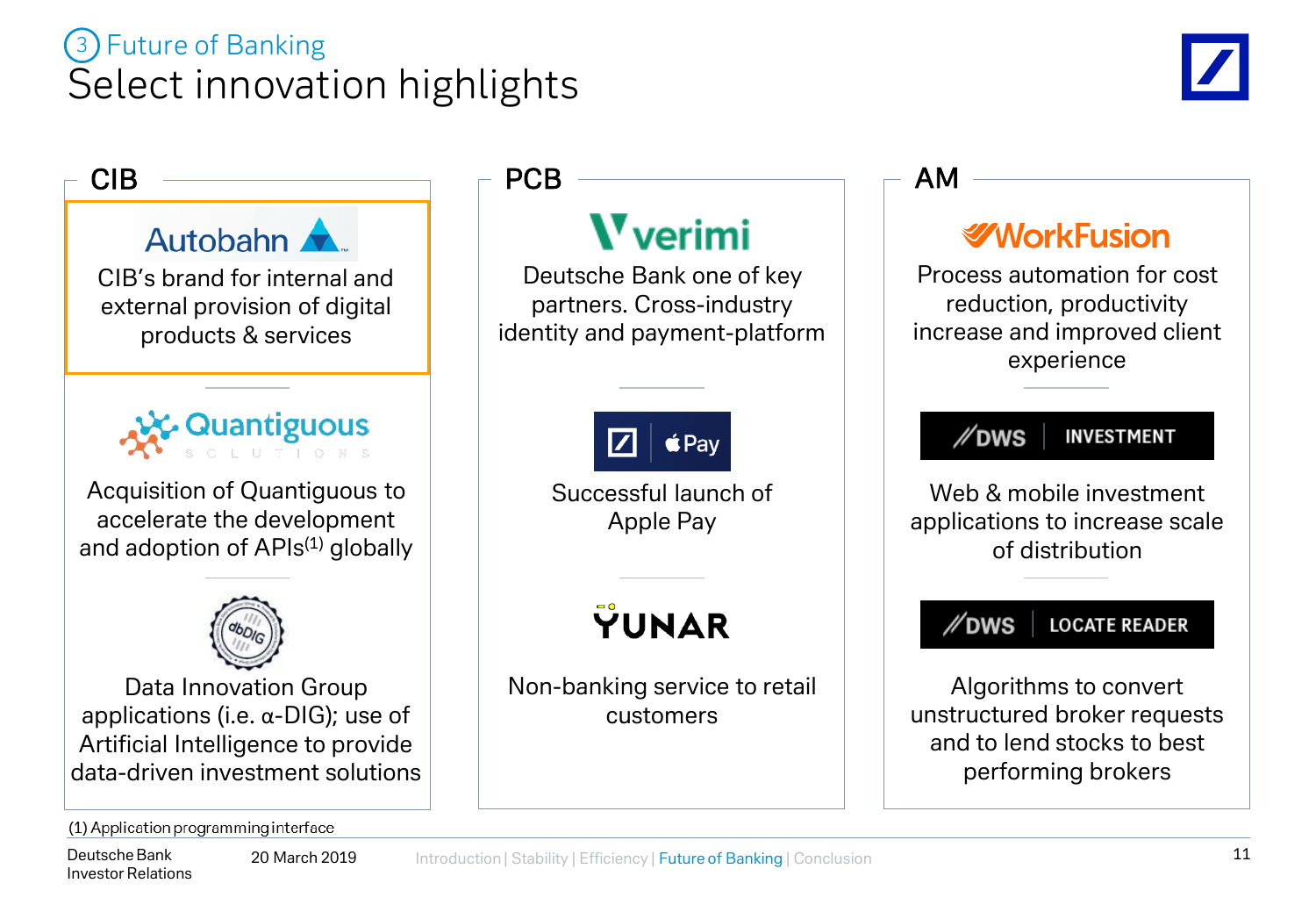#### **Managers** Financial **Sponsors** — Direct access to Deutsche Bank CIB products and services Our clients expect

Autobahn – continuing to invest and expand our offerings

- High quality interaction with Deutsche Bank people and systems
- Alignment to industry standards with the ability to tailor client-specific and productspecific solutions

## Autobahn provides

3 Future of Banking

- A unified digital platform for CIB clients as well as sales and client servicing employees
- Convenience with access via web, mobile and  $APIs^{(1)}$
- A broad range of 120+ digital services across liquidity, pricing, transactions and client servicing
- An expanding set of solutions to solve clients' operational challenges





(1) Application programming interface

Insurers and **Reinsurers** 

**Workflow** Solutions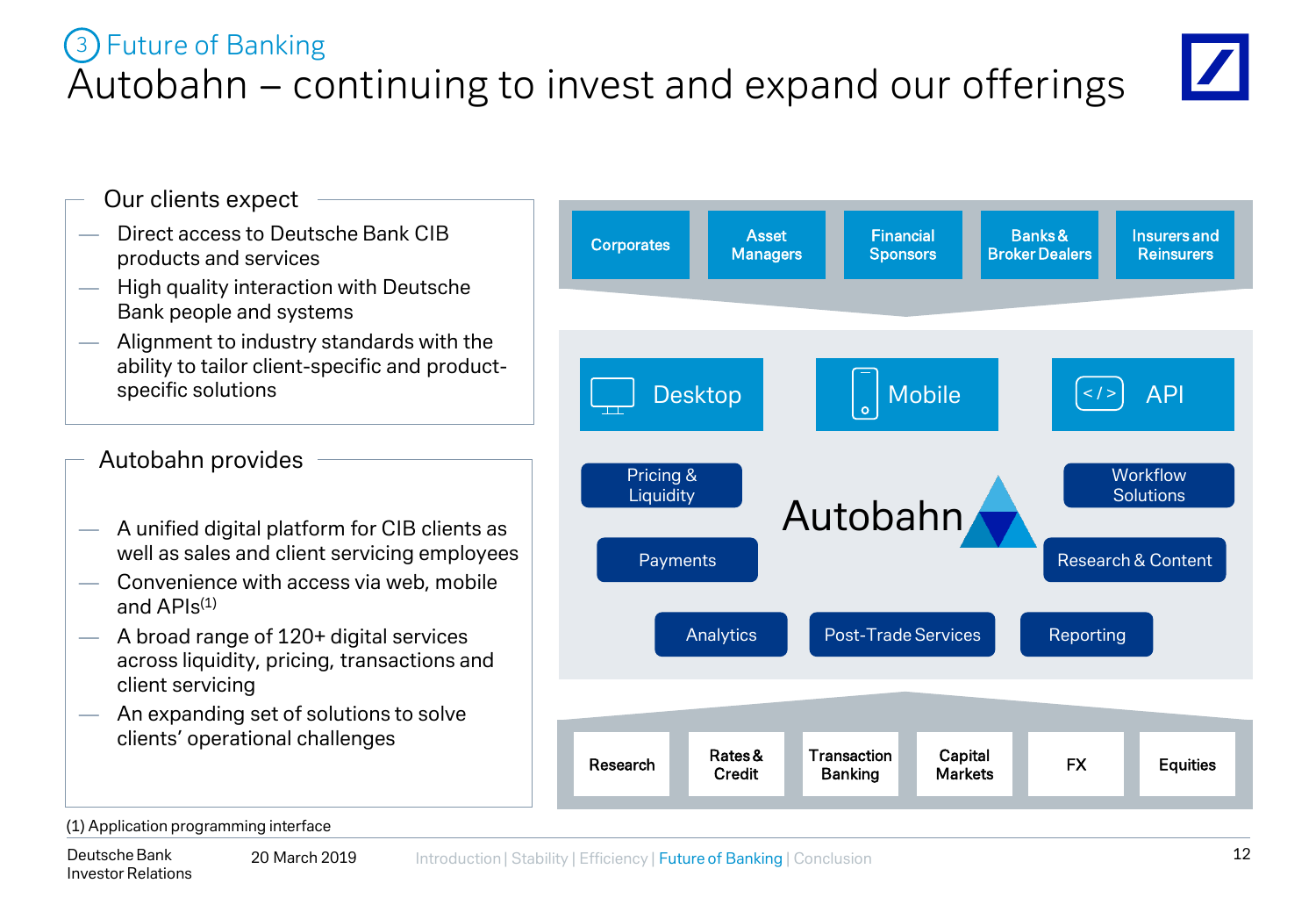# Conclusion COO is an important enabler to group financial targets



Near-term targets

|  |                                             | 2018               | 2019                |  |
|--|---------------------------------------------|--------------------|---------------------|--|
|  | Post-tax<br>return on<br>tangible<br>equity |                    | $>4\%$              |  |
|  | Adjusted<br>costs                           | € 23bn v           | Updated<br>€ 21.8bn |  |
|  | Employees <sup>(1)</sup>                    | $<$ 93,000 $\sqrt$ | $<$ 90,000          |  |
|  | <b>CET 1 ratio</b>                          | 13.6%              | >13%                |  |

## COO contribution and focus

### **Costs**

Continue strong execution discipline and leverage accountability on expenses

## IT

Implement end-to-end accountability and ensure internal and external connectivity (API, Cloud)

### **Processes**

Ensure and exploit scale by investing in automation and innovative technologies

(1) Internal full-time equivalents, end of period

Deutsche Bank 20 March 2019 Investor Relations Introduction | Stability | Efficiency | Future of Banking | Conclusion 13